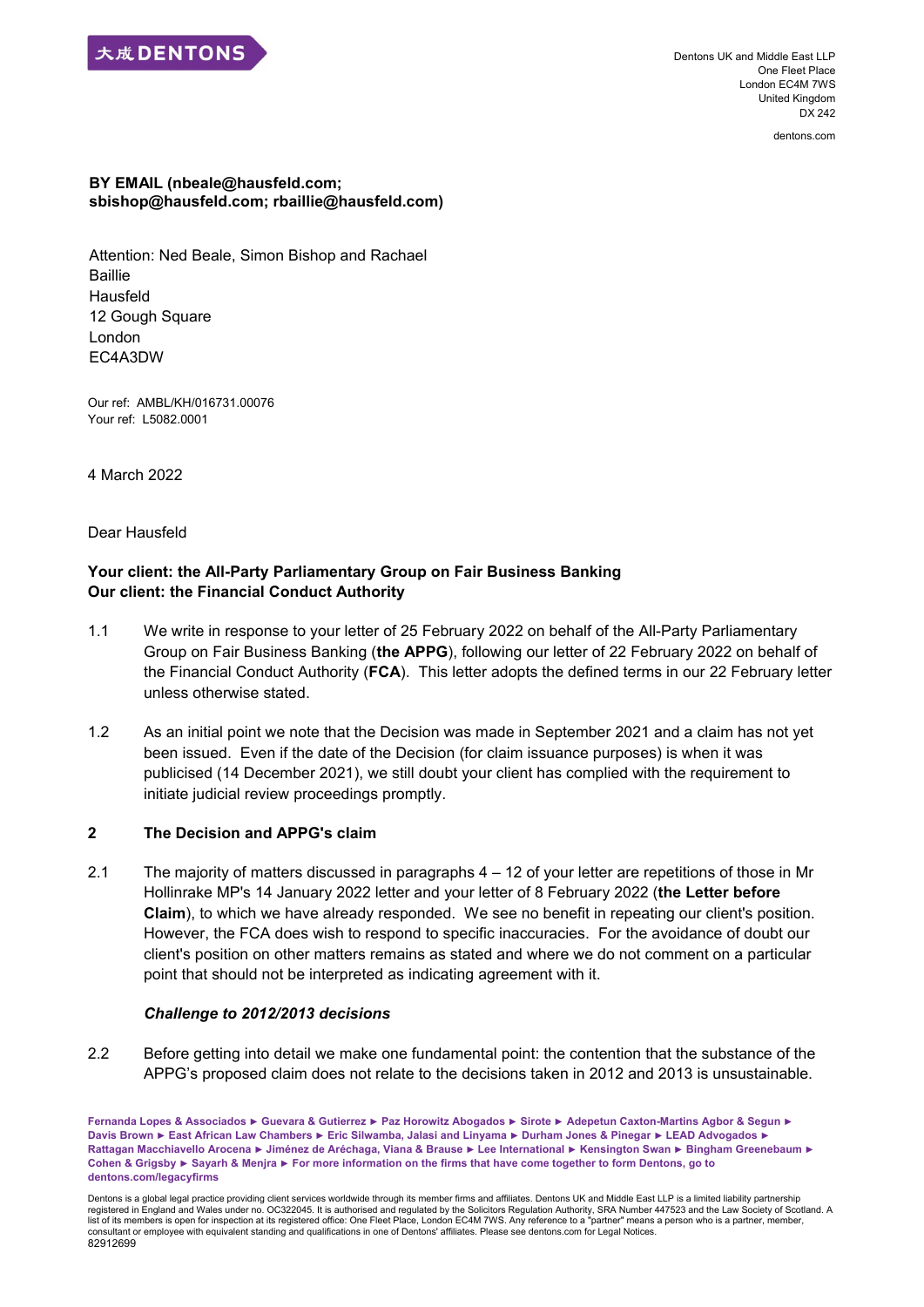Your attempt to rebut this point reinforces that this is the case.<sup>1</sup> You will be well aware that, in considering delay and limitation, courts look to the decision which in substance is being challenged, not a later acknowledgement of its validity.<sup>2</sup> The APPG's attempt to challenge a decision taken in 2021 on the basis that decisions taken in 2012 and 2013 are alleged to be unlawful falls squarely within the rules and principles that govern time limits and delay in relation to judicial review claims. $^3$ 

### *Other comments on paragraphs 4 – 12*

- 2.3 The FCA notes the following factual inaccuracies.
	- (a) Your assertion that the regulatory landscape remains materially unchanged between 2012/2013 and now (paragraph 5) is incorrect. <sup>4</sup> Your continued references to the state of the law in 2012/2013 illustrate that the APPG's intimated grounds are in substance an attempt to challenge decisions taken in that period.
	- (b) Your statement that "*the £10 million notional swap limit criterion of the sophistication test*  was introduced by HM Treasury" (paragraph 8(b)) is also incorrect.<sup>5</sup>
	- (c) At paragraphs 8(c) and 10 you suggest that the FCA had in 2012/2013, and has, sufficient evidence to exercise its powers without further investigation. For the reasons outlined at paragraph 6.20 of our 22 February letter, this is not accurate either.
- 2.4 On other matters in paragraphs 4 12 of your 25 February letter, the FCA makes four main points.
- 2.5 First, in respect of paragraphs 5 9, the suggestion that the FCA erred in law either in establishing the Scheme or in making the Decision, and the Decision was unlawful, is not accepted. We refer to the FCA's position set out in our 22 February letter. 6
- 2.6 Secondly, at paragraph 9 you assert that, by considering its ability to achieve voluntary agreements with firms it regulates in the future, the FCA "*betrays a concerning deference to the Banks that it regulates*". We have explained the reasons for the Decision in our 22 February letter; taking account of the legitimate expectations of the banks was one consideration; this was a matter of the FCA acting lawfully not of "*concerning deference to the Banks*".
- 2.7 Thirdly, at paragraph 10 of your letter you refer to the broad estimates provided to the FCA Board as to the possible levels of loss of some sophisticated customers. The APPG appears to rely on the 2013 Pilot Review's finding that over 90% of sales assessed were deemed to be non-compliant. It would not have been appropriate for the FCA to rely on this data as an accurate indication of actual possible losses for sophisticated customers because only sales to non-sophisticated customers<sup>7</sup> were assessed for mis-sale.

<sup>1</sup> <sup>1</sup> See your letter at paragraph 5 *(*"*Our client does allege that the decisions of the FSA in 2012 and 2013 were unlawful*"), paragraph 6 ("*the FCA has erred in law when making the Decision to the same extent the FSA did when establishing the Scheme*"), paragraph 7 ("*Our client's challenge is founded upon the FCA erring in law as to the basis upon which the scope of the Scheme was restricted*"), and paragraph 9 ("*[There] is no basis upon which to justify an unlawful decision and to repeat a prior error of law*"). <sup>2</sup> See *R v Newbury District Council, ex p Chieveley Parish Council (1998) 10 Admin LR 676.* 

<sup>3</sup> See for example *O'Reilly v Mackman* [1983] 2 AC 237 at 280H-281A, per Lord Diplock *(*"*The public interest in good administration requires that public authorities and third parties should not be kept in suspense as to the legal validity of a decision the authority has reached in purported exercise of decision-making powers for any longer period than is absolutely necessary in fairness to the person affected by the decision*"); and *Trim v North Dorset District Council* [2010] EWCA Civ 1446; [2011] 1 WLR 1901 at paragraph 23, per Carnwarth LJ ("*it is in the public interest that the legality of formal acts of a public authority should be established without delay*"). These considerations are also reflected in some of the broad considerations identified in paragraphs 6.17 – 6.19 of our 22 February letter to which the FCA had regard when taking the Decision.

<sup>4</sup> For example, s55L of FSMA was not introduced until 1 April 2013.

<sup>5</sup> The Report did not make this finding and concluded that the £10m threshold was agreed as part of negotiation with the banks: see Report at Chapter 4, paragraphs 130 – 131; and pages 328 – 329, paragraphs 32 – 33.

 $6$  And in particular to our comments at paragraphs  $6.5 - 6.9$  and 7.6.

 $7$  As determined under the original 2012 criteria.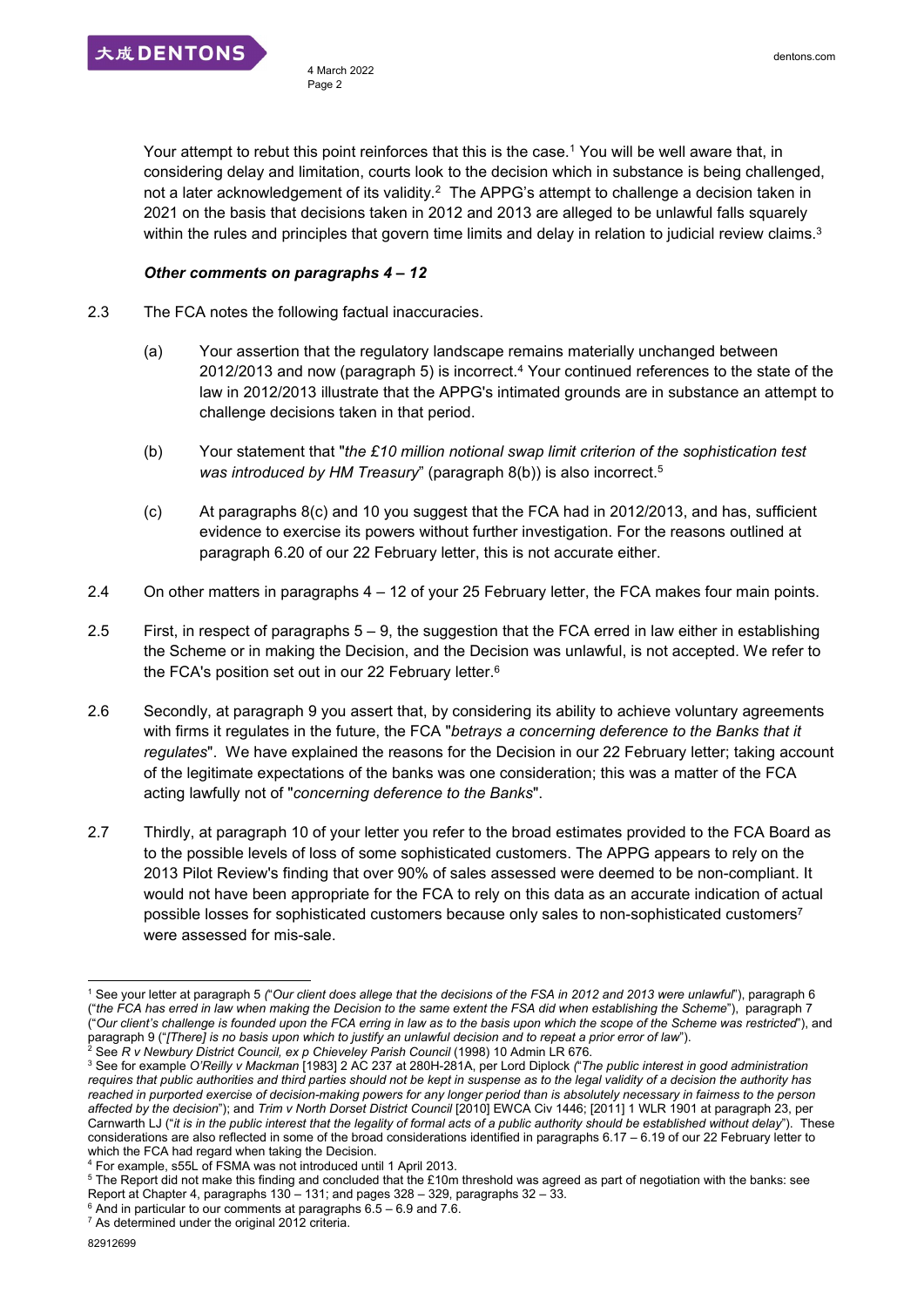大成DENTONS

- 2.8 The FCA made its estimates of possible loss on the basis of the available information. The exact proportion of mis-sales to sophisticated customers was unknown and so a broad potential range was adopted. Specifically, the FCA considered that across the banks there were over 30,000 sales to retail clients over the relevant time period. Of these, approximately 66% were assessed as nonsophisticated sales and included within the Scheme, of which approximately 70% were offered and accepted redress of £2.2bn. The FCA also considered that redress was paid to sophisticated customers through successful claims, settled litigation or following complaints ranged widely as compared to redress paid to non-sophisticated customers. Customers in reported cases (including non-sophisticated customers) had a relatively low rate of success while a higher percentage of cases brought by sophisticated customers settled.
- 2.9 Taking the above into consideration, the FCA calculated that a reasonable estimate of the proportion of sophisticated IRHPs that may have been mis-sold could have been between 11% and 33%. From this, a range of possible total unredressed losses across sophisticated customers was estimated at £0.2b-3bn. $^8\,$  Even if your client disagrees with the FCA's method of calculation or the precise range, it must be recalled that the key point for the Board was a more general one. $^9$
- 2.10 Fourthly, at paragraph 11 you suggest that there is no case of an IRHP being sold to private customers / retail clients prior to 2009 in which there was compliance with the relevant Conduct of Business Sourcebook (**COBS**) requirement (now 14.3.2R(2)(d)).<sup>10</sup> To our knowledge this is the first time this point has been raised by the APPG.<sup>11</sup> It is not clear how you consider that rule applied to IRHPs or has the impact you claim it does.

## **3 Documents and other information**

### *Further document requests*

- 3.1 Your further request for documents at paragraphs 13 19 of your letter overlooks what we have previously outlined about the nature of requests for information under the Pre-Action Protocol and the duty of candour, which our client has complied and continues to comply with. Neither its duty of candour nor paragraph 13 of the Pre-Action Protocol requires it to provide the documents requested at paragraph 14 of your letter at this stage.
	- (a) September 2021 Board Paper: the FCA has provided the relevant Board minutes and explained the reasons for the Decision through our letter of 22 February. As you note, the Board Paper has been "*described in detail*". Your client does not need to see the Board Paper to understand why the Decision was taken or to enable your client to formulate its claim. In addition, we note that some of the paper would need to be redacted for reasons of privilege and s348 FSMA.
	- (b) Minutes of the July 2021 Board meeting: this document was referred to at a single point in our 22 February letter as narrative context and is not of central relevance to the Decision as you assert. The document falls short of the test for disclosure in being "*properly necessary*" under the Pre-Action Protocol.
	- (c) 'Assumption Documents': in making the Decision, the Board did not have before it calculations or relevant documents aside from what was included in the Board Paper. As in

1

<sup>&</sup>lt;sup>8</sup> We note that the upper end of this estimate is broadly consistent with the £2bn-3bn of unredressed losses to which your client has referred: https://www.youtube.com/watch?v=1AJLsSIZ2FQ.

<sup>9</sup> As noted at paragraph 6.21 of our 22 February letter, the Board proceeded on the basis that there likely was some mis-selling to and a sizeable aggregate loss across some sophisticated customers, unaddressed by the Scheme (but possibly addressed through other avenues).

<sup>&</sup>lt;sup>10</sup> The rule was introduced with effect from 1 November 2007.

<sup>&</sup>lt;sup>11</sup> And as you note at footnote 1 of your letter, Mr Swift did not refer to the rule when listing the relevant COBS rules.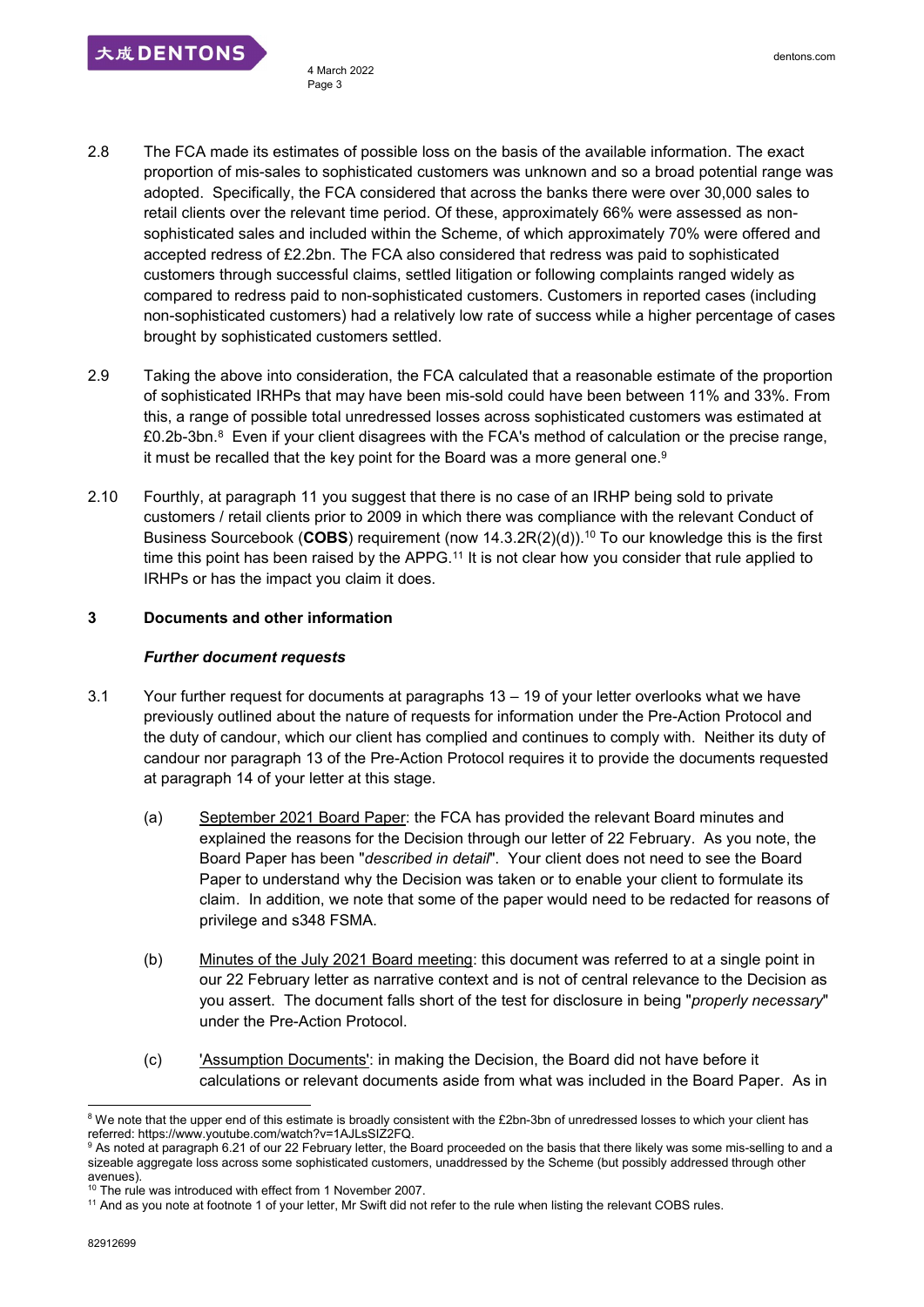(a) we have provided sufficient information to allow your client to understand this point without seeing the Board Paper,<sup>12</sup> and the same comments apply as to the redactions that would be required.

#### *Other responses requested*

- 3.2 In respect of paragraph 18 of your letter, we refer to the FCA's response to Ground 3 in the Letter before Claim.<sup>13</sup> The FCA was not required to consult on the Decision. There were no communications with the banks or HM Treasury relevant to the Decision. There were communications with HM Treasury in relation to how the Report was progressing more generally, as well as communications with HM Treasury after the Decision, but these are not relevant.
- 3.3 As to paragraph 109(b) of the Letter before Claim,<sup>14</sup> the FCA refers to its comments in paragraph 3.2 above and confirms it does not have any relevant documents that fall into this category.

## **4 Interested parties**

- 4.1 Your client's view that there are no interested parties that should be included in the claim is noted. Our client's position at section 8 of the 22 February letter remains. You say that non-parties will not be bound by the decision but that is not the test (the question of interested parties only arises in the case of non-parties).<sup>15</sup>
- 4.2 Although we do not know what relief the members of the APPG would seek in any judicial review claim, we note that they contend that the FCA should exercise its powers to require the banks to provide redress (see paragraphs 103 – 106 of the Letter before Claim). We would therefore invite the APPG to consider again the question of interested parties in the light of the correct test.

## **5 Costs and claimant**

## *Requirement to include one or more members of the APPG as claimant*

- 5.1 To date you have not confirmed who the claimant in any judicial review proceeding would be. You note that you are instructed by members of the APPG. Not only is the APPG not a legal person (as you identify at paragraph 23 of your letter) but All-Party Parliamentary Groups are informal crossparty groups that have no official status. 16
- 5.2 The case law and guidance on whether unincorporated associations are able to bring judicial review proceedings is clear that, at a minimum, the APPG ought to be represented by one or more of its individual members (who should be identified on the claim form). Among other purposes this serves to ensure that any orders including costs orders can be made (and enforced) against a specific individual or entity and that there are one or more persons who are responsible for the

<sup>-</sup> $12$  An overview of the relevant points in the Board Paper on this issue has been set out at paragraphs 6.21 and 7.8 of our 22 February letter and further elaborated on at paragraphs 2.7 and 2.9 above.

<sup>&</sup>lt;sup>13</sup> Paragraphs 7.9 and 7.10 of our 22 February letter.

<sup>&</sup>lt;sup>14</sup> "Correspondence with HM Treasury, the Banks and any other stakeholders in relation to the Decision and minutes or attendance *notes of any calls or meetings with those parties.*"

<sup>15</sup> We remind you that Part A, paragraph 3.2.3.1 of the Administrative Court Judicial Review Guide 2021 (the **Guide**) provides: "*An interested party is any person (including a corporation or partnership), other than the claimant or defendant, who is "directly affected" by the claim. "Directly affected" means "affected without the intervention of any intermediate agency". For example, where a claimant challenges the decision of a defendant local authority to grant planning permission to a third party, the third party is directly affected by the claim because the relief sought would affect their legal rights, so they must be named as an interested party*" (footnotes omitted). We also draw attention to paragraph 3.2.3.3 of the Guide*:* "*Interested parties must be included in pre-action correspondence and named in the Claim Form. Interested parties must also be served with the Claim Form*" (footnote omitted).

<sup>16</sup> https://www.parliament.uk/about/mps-and-lords/members/apg/.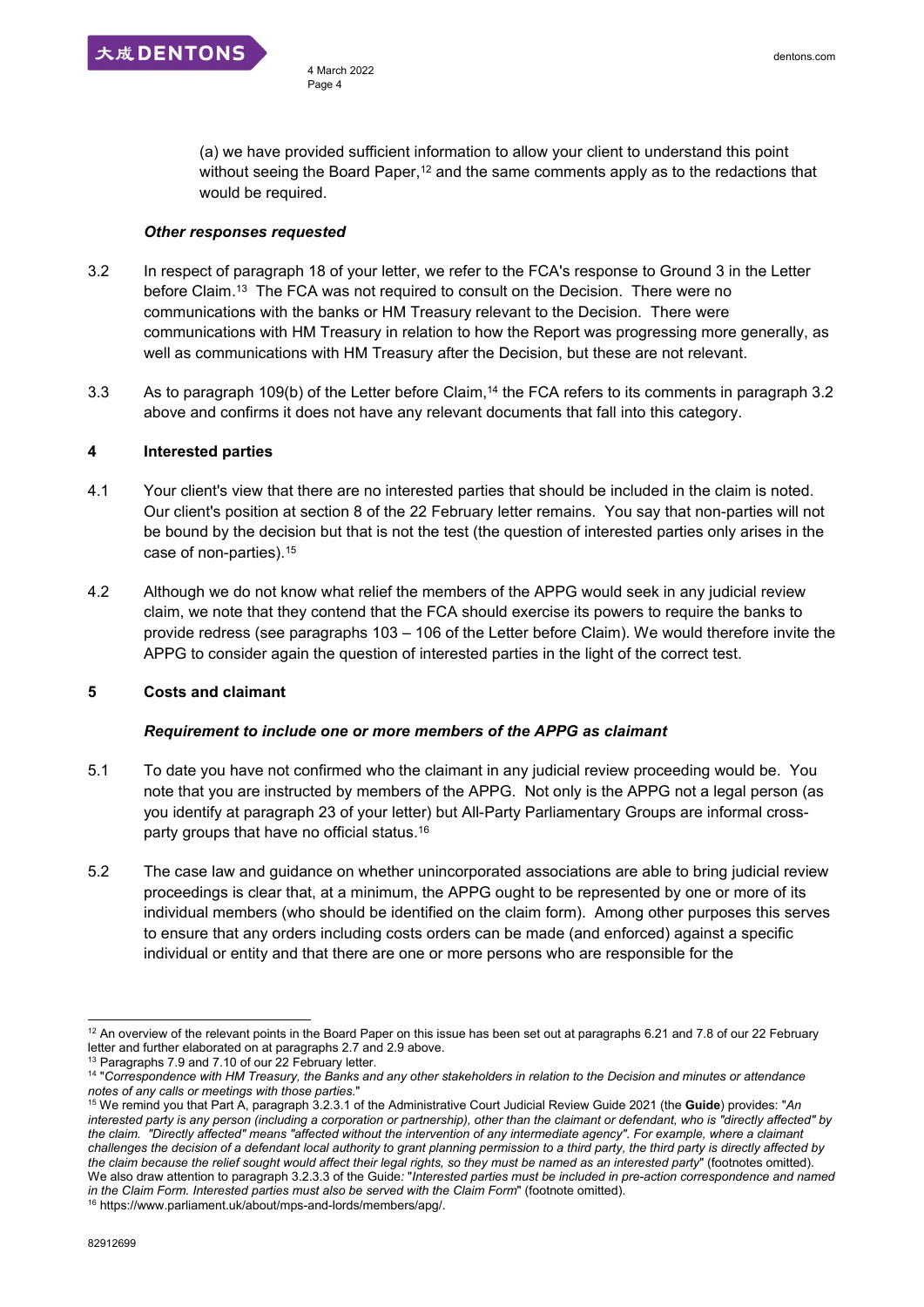

commencement and conduct of the proceedings.<sup>17</sup> We expect that you will take this into consideration and that any claim issued would comply with this guidance.

#### *Costs-Capping Order and related points*

- 5.3 You have not responded to the direct question at paragraph 3.2 of our 22 February letter as to how the APPG's claim is being funded. This of real concern to our client. We respectfully remind you that the APPG's own duty of candour requires it to be candid about funding, not least because it seeks to rely on its financial position to support a Costs-Capping Order (**CCO**). You have said at paragraph 24 of your letter that the APPG has "*very limited means […] and would not [be] able to meet the costs of the FCA in the event that it does not succeed in its claim*", while acknowledging that any litigation will be funded by donations. It is not clear to us why the APPG considers it has sufficient funding to allow it to bring the claim but not to pay costs in the event of it being unsuccessful. Also, the APPG's Crowdjustice website states that a claim cannot be issued if the funding level is not reached<sup>18</sup> but you note in your letter that you are now preparing the APPG's claim for issuance; it is not clear how these two points are reconcilable. In light of this please:
	- (a) provide full detail of the source or sources of funding for the claim (including the identify of all substantial contributors and their means), the amount of funds raised to date, the amount the APPG expects to raise and over what period, whether any insurance has been taken out<sup>19</sup> (and, if so, the terms of that insurance and whether it covers an adverse costs order  $$ and if not, why not);
	- (b) confirm whether the issuing of a claim is dependent on receiving sufficient funding;
	- (c) advise why the APPG's funding will not be sufficient to pay the FCA's costs; and
	- (d) inform us what information funders are being given about the claim and in particular whether they are receiving independent advice on its merits.
- 5.4 You have asked us to confirm, at paragraph 25 of your letter, whether or not the FCA will resist the making of a CCO on a claim being issued. It is premature for the FCA to take a position on this for a number of reasons. First, as you know, such an order can only be made after the claim has permission to proceed. These proceedings have not even been issued; it seems unlikely the claim will receive permission (for the reasons set out in our letter of 22 February) and the FCA does not currently consider that the APPG has raised an arguable claim.
- 5.5 Further, when the FCA makes decisions on recovering its costs (and any limits on recovery), it must have regard to the principle of efficient and economic use of its resources set out in section 3B(1)(a) FSMA. Any costs which it does not recover may ultimately be passed through to consumers by FCA levy payers. The FCA would not be acting in accordance with this duty by blindly agreeing to a CCO based on the unevidenced assertion that the APPG does not have sufficient resources to meet the FCA's costs in the event that the claim is unsuccessful. As we are sure you are aware, when a court is considering whether to grant a CCO, it must take into account a number of factors, <sup>20</sup> namely:

1

<sup>17</sup> We refer in particular to Part A, paragraph 3.2.1.3 of the Guide, which provides that: "*The Court may allow unincorporated associations (which do not have legal personality) to bring judicial review proceedings in their own name. But it is sensible, and the Court may require, that proceedings are brought in the name of one or more individuals, such as an officeholder or member of the association, or by a private limited company formed by individuals. Costs orders may be made against the party or parties named as claimant(s).*"

<sup>&</sup>lt;sup>18</sup> "If the £100,000 initial target is achieved, the APPG will commence the judicial review by 13 March 2022 and pursue it to final *judgment*": https://www.crowdjustice.com/case/irhp-compensation/.

 $19$  We note the reference to non-legal costs such as insurance fees on the Crowdjustice page.

<sup>&</sup>lt;sup>20</sup> Section 88(8) Criminal Justice and Courts Act 2015 and the Guide, Part B, paragraphs 9.8.7.1 – 9.8.7.5. See also the factors listed in CPR 46.17.